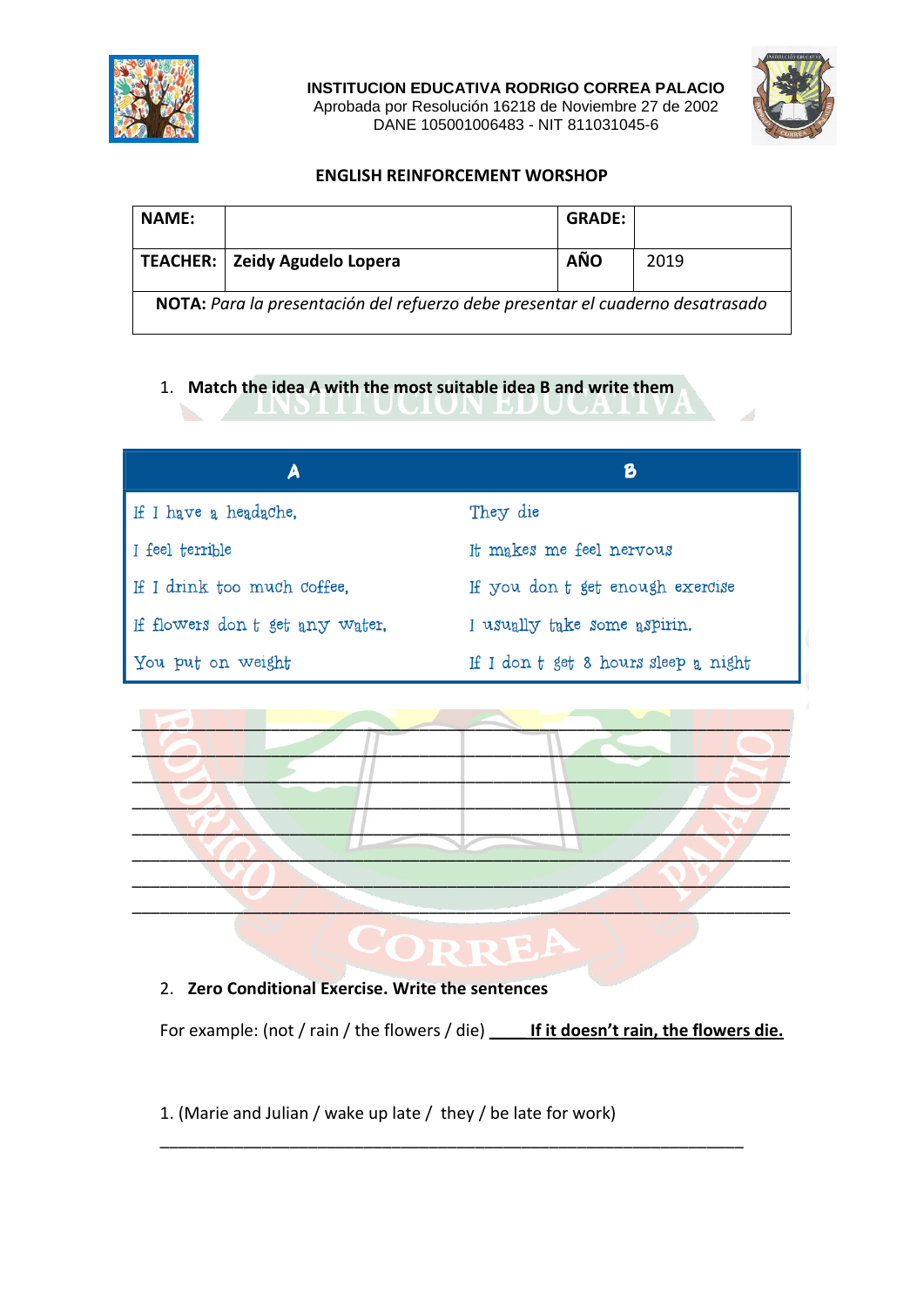

**INSTITUCION EDUCATIVA RODRIGO CORREA PALACIO** Aprobada por Resolución 16218 de Noviembre 27 de 2002 DANE 105001006483 - NIT 811031045-6

\_\_\_\_\_\_\_\_\_\_\_\_\_\_\_\_\_\_\_\_\_\_\_\_\_\_\_\_\_\_\_\_\_\_\_\_\_\_\_\_\_\_\_\_\_\_\_\_\_\_\_\_\_\_\_\_\_\_\_\_\_\_\_

\_\_\_\_\_\_\_\_\_\_\_\_\_\_\_\_\_\_\_\_\_\_\_\_\_\_\_\_\_\_\_\_\_\_\_\_\_\_\_\_\_\_\_\_\_\_\_\_\_\_\_\_\_\_\_\_\_\_\_\_\_\_\_

\_\_\_\_\_\_\_\_\_\_\_\_\_\_\_\_\_\_\_\_\_\_\_\_\_\_\_\_\_\_\_\_\_\_\_\_\_\_\_\_\_\_\_\_\_\_\_\_\_\_\_\_\_\_\_\_\_\_\_\_\_\_\_

 $\blacksquare$  INSIII UCIUN EDUCATIVA

 $\mathcal{L} = \mathcal{L} \mathcal{L} + \mathcal{L} \mathcal{L} + \mathcal{L} \mathcal{L} + \mathcal{L} \mathcal{L} + \mathcal{L} \mathcal{L} + \mathcal{L} \mathcal{L} + \mathcal{L} \mathcal{L} + \mathcal{L} \mathcal{L} + \mathcal{L} \mathcal{L} + \mathcal{L} \mathcal{L} + \mathcal{L} \mathcal{L} + \mathcal{L} \mathcal{L} + \mathcal{L} \mathcal{L} + \mathcal{L} \mathcal{L} + \mathcal{L} \mathcal{L} + \mathcal{L} \mathcal{L} + \mathcal{L$ 

 $\Box$ 

\_\_\_\_\_\_\_\_\_\_\_\_\_\_\_\_\_\_\_\_\_\_\_\_\_\_\_\_\_\_\_\_\_\_\_\_\_\_\_\_\_\_\_\_\_\_\_\_\_\_\_\_\_\_\_\_\_\_\_\_\_\_\_

 $\mathcal{L} = \mathcal{L} \mathcal{L} = \mathcal{L} \mathcal{L} \mathcal{L} = \mathcal{L} \mathcal{L} \mathcal{L} \mathcal{L} = \mathcal{L} \mathcal{L} \mathcal{L} \mathcal{L} = \mathcal{L} \mathcal{L} \mathcal{L} \mathcal{L} \mathcal{L} = \mathcal{L} \mathcal{L} \mathcal{L} \mathcal{L} \mathcal{L} \mathcal{L} \mathcal{L}$ 

 $\blacksquare$ 



2. (my boyfriend / cook / he / burn the food)

3. (Julie / not wear a hat / she / get sunstroke)

4. (children / not eat well / they / not be healthy)

5. (you / mix water and electricity / you / get a shock)

6. (people / eat / too many sweets / they / get fat)

7. (he / smoke / he / get yellow fingers)

8. (children / play outside / they / not get overweight)

9. (you / heat ice / it / melt)

10. (she / speak to John / he / get annoyed)

3. **Complete the conditional sentences using the first conditional rules**

1-If we (keep on) **with the same of the using more and more cars, we (run out)**  $\overline{\phantom{a}}$  of oil.

2- If we (run out) \_\_\_\_\_\_\_\_\_\_\_\_\_\_\_\_\_ of oil, we (need) \_\_\_\_\_\_\_\_\_\_\_\_\_\_\_\_\_ other kinds of energy.

3- Pollution (increase) \_\_\_\_\_\_\_\_\_\_\_\_\_\_\_\_\_\_\_\_\_\_\_ if we (use) \_\_\_\_\_\_\_\_\_\_\_\_\_\_\_\_\_\_\_\_\_ more oil and coal.

4- If pollution (increase) \_\_\_\_\_\_\_\_\_\_\_\_\_\_\_\_\_, more and more trees (die) \_\_\_\_\_\_\_\_\_

5- The climate (change)  $\qquad \qquad$  if more trees (die)  $\qquad \qquad$ 

| $6-$ If we (try) | to control pollution, it (be) | verv |
|------------------|-------------------------------|------|
| expensive.       |                               |      |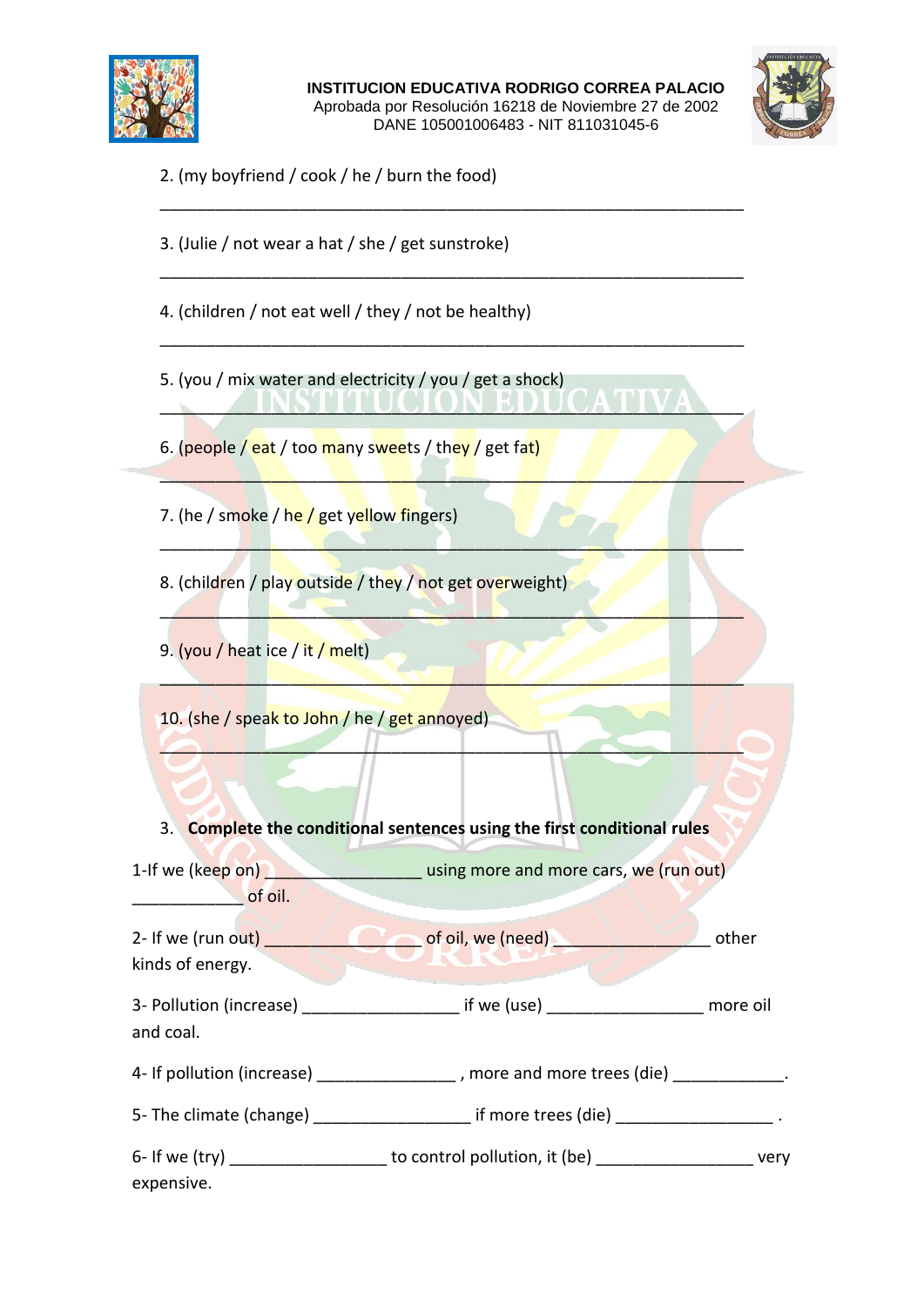

the control of the control of the



7- If we (not control) \_\_\_\_\_\_\_\_\_\_\_\_\_\_\_\_\_\_\_\_\_\_\_ pollution soon, it (be) \_\_\_\_\_\_\_\_\_\_\_\_\_\_\_\_ too late.

4. **Match the second halves of the tips from a travel guide (a–i) giving advice to tourists visiting a city with the beginning of each sentence (1–8). Write the letters of the correct sentence**

**If you visit this city …** 

| 1 If you get lost in the city,                                     |                                                                                  |
|--------------------------------------------------------------------|----------------------------------------------------------------------------------|
|                                                                    | a you might like to climb to the top                                             |
| 2 If you visit the Central Museum,                                 | of the cathedral tower.                                                          |
| 3 If you want to go to the opera,                                  | b you should be able to get tickets<br>easily.                                   |
| 4 If you go to the market,                                         | c some of the tourist attractions                                                |
|                                                                    | might not be open.                                                               |
| 5 If you want to avoid the crowds,<br>6 If you buy a tourist pass, | d don't panic. e you shouldn't have<br>to queue at museums and art<br>galleries. |
| 7 If you feel energetic one day,                                   | f you might find some good<br>souvenirs.                                         |
|                                                                    | g go straight to the third floor.                                                |
| 8 If you come here in the winter,                                  | h don't come at the height of the                                                |
|                                                                    | tourist season.                                                                  |
|                                                                    | i you shouldn't have difficulty<br>getting a good hotel.                         |